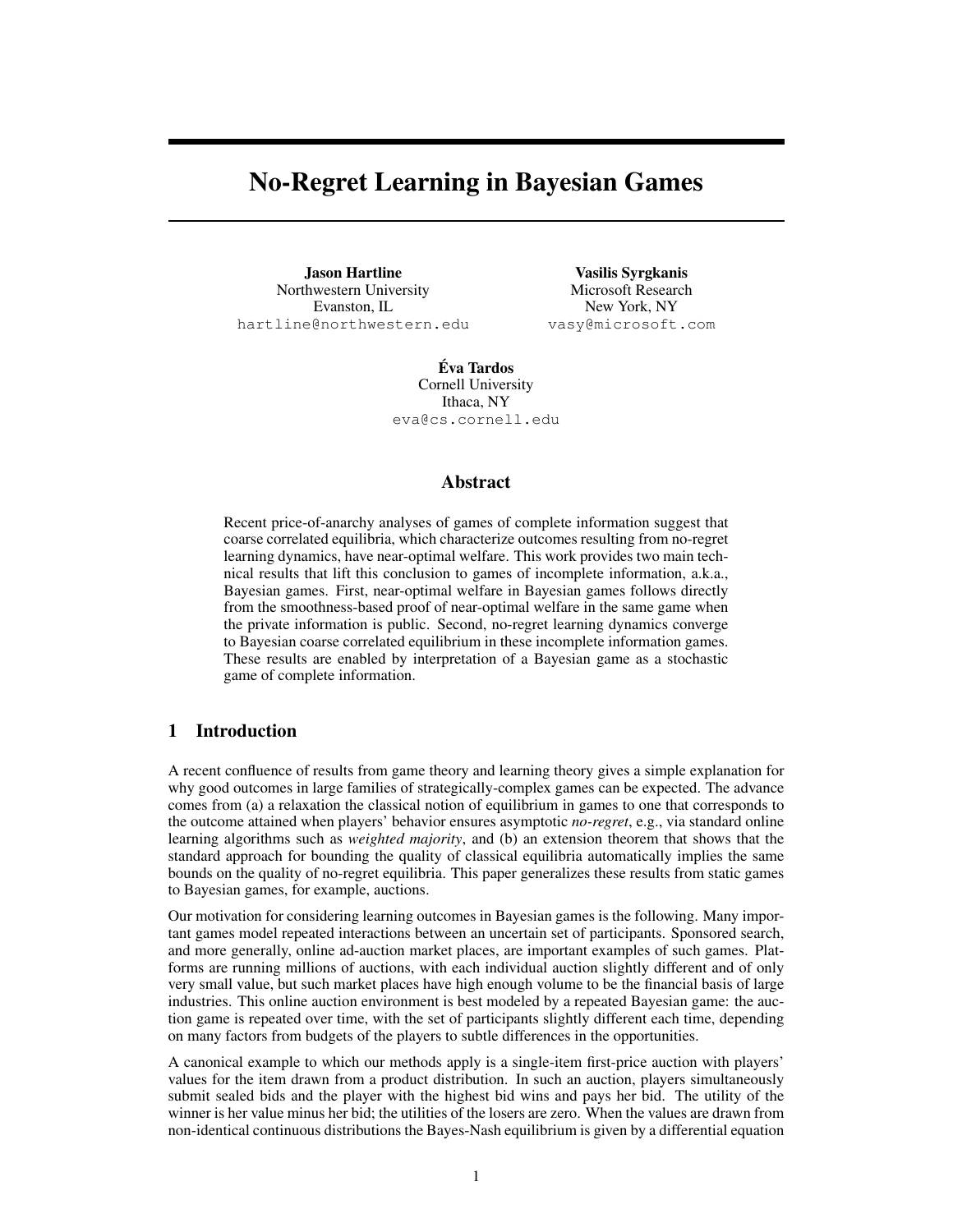that is not generally analytically tractable, cf. [8] (and generalizations of this model, computationally hard, see [3]). Again, though their Bayes-Nash equilibria are complex, we show that good outcomes can be expected in these kinds of auctions.

Our approach to proving that good equilibria can be expected in repeated Bayesian games is to extend an analogous result for static games, $<sup>1</sup>$  i.e., the setting where the same game with the same</sup> payoffs and the same players is repeated. Nash equilibrium is the classical model of equilibrium for each stage of the static game. In such an equilibrium the strategies of players may be randomized; however, the randomizations of the players are independent. To measure the quality of outcomes in games Koutsoupias and Papadimitriou [9] introduced the *price of anarchy*, the ratio of the quality of the worst Nash equilibrium over a socially optimal solution. Price of anarchy results have been shown for large families of games, with a focus on those relevant for computer networks. Roughgarden [11] identified the canonical approach for bounding the price of anarchy of a game as showing that it satisfies a natural *smoothness* condition.

There are two fundamental flaws with Nash equilibrium as a description of strategic behavior. First, computing a Nash equilibrium can be PPAD hard and, thus, neither should efficient algorithms for computing a Nash equilibrium be expected nor should any dynamics (of players with bounded computational capabilities) converge to a Nash equilibrium. Second, natural behavior tends to introduce correlations in strategies and therefore does not converge to Nash equilibrium even in the limit. Both of these issues can be resolved for large families of games. First, there are relaxations of Nash equilibrium which allow for correlation in the players' strategies. Of these, this paper will focus on *coarse correlated equilibrium* which requires the expected payoff of a player for the correlated strategy be no worse than the expected payoff of any action at the player's disposal. Second, it was proven by Blum et al. [2] that the (asymptotic) no-regret property of many online learning algorithms implies convergence to the set of coarse correlated equilibria.<sup>2</sup>

Blum et al. [2] extended the definition of the price of anarchy to outcomes obtained when each player follows a no-regret learning algorithm.<sup>3</sup> As coarse correlated equilibrium generalize Nash equilibrium it could be that the worst case equilibrium under the former is worse than the latter. Roughgarden [11], however, observed that there is often no degradation; specifically, the very same smoothness property that he identified as implying good welfare in Nash equilibrium also proves good welfare of coarse correlated equilibrium (equivalently: for outcomes from no-regret learners). Thus, for a large family of static games, we can expect strategic behavior to lead to good outcomes.

This paper extends this theory to Bayesian games. Our contribution is two-fold: (i) We show an analog of the convergence of no-regret learning to coarse correlated equilibria in Bayesian games, which is of interest independently of our price of anarchy analysis; and (ii) we show that the coarse correlated equilibria of the Bayesian version of any smooth static game have good welfare. Combining these results, we conclude that no-regret learning in smooth Bayesian games achieves good welfare.

These results are obtained as follows. It is possible to view a Bayesian game as a stochastic game, i.e., where the payoff structure is fixed but there is a random action on the part of Nature. This viewpoint applied to the above auction example considers a population of bidders associated for each player and, in each stage, Nature uniformly at random selects one bidder from each population to participate in the auction. We re-interpret and strengthen a result of Syrgkanis and Tardos [12] by showing that the smoothness property of the static game (for any fixed profile of bidder values) implies smoothness of this stochastic game. From the perspective of coarse correlated equilibrium, there is no difference between a stochastic game and the non-stochastic game with each random variable replaced with its expected value. Thus, the smoothness framework of Roughgarden [11] extends this result to imply that the coarse correlated equilibria of the stochastic game are good. To show that we can expect good outcomes in Bayesian games, it suffices to show that no-regret learning converges to the coarse correlated equilibrium of this stochastic game. Importantly, when we consider learning algorithms there is a distinction between the stochastic game where players' payoffs are random variables and the non-stochastic game where players' payoffs are the expectation

<sup>&</sup>lt;sup>1</sup>In the standard terms of the game theory literature, we extend results for learning in games of complete information to games of incomplete information.

 $2$ This result is a generalization of one of Foster and Vohra [7].

<sup>3</sup>They referred to this price of anarchy for no-regret learners as the *price of total anarchy*.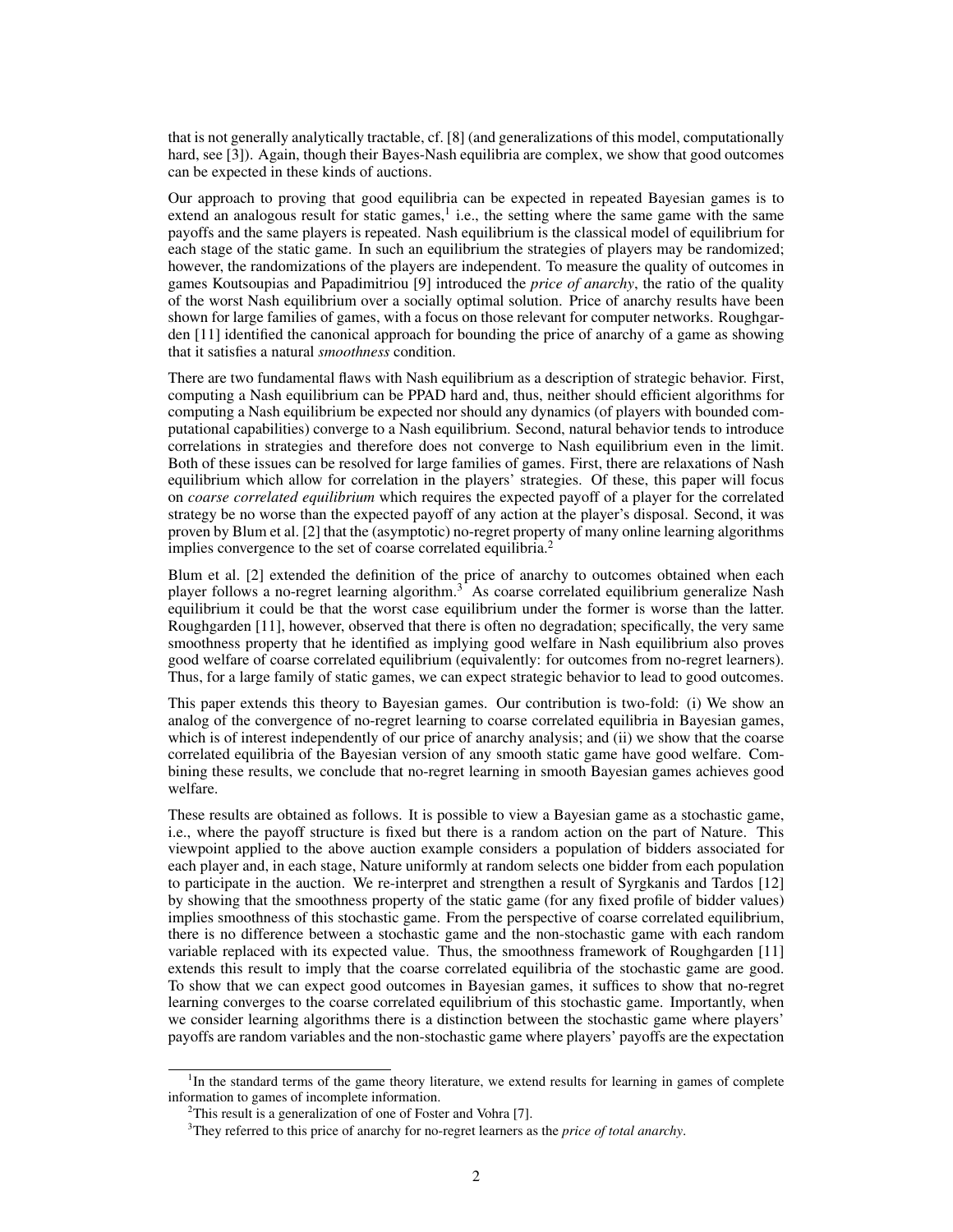of these variables. Our analysis addressed this distinction and, in particular, shows that, in the stochastic game on populations, no-regret learning converges almost surely to the set of coarse correlated equilibrium. This result implies that the average welfare of no-regret dynamics will be good, almost surely, and not only in expectation over the random draws of Nature.

## 2 Preliminaries

This section describes a general game theoretic environment which includes auctions and resource allocation mechanisms. For this general environment we review the results from the literature for analyzing the social welfare that arises from no-regret learning dynamics in repeated game play. The subsequent sections of the paper will generalize this model and these results to Bayesian games, a.k.a., games of incomplete information.

**General Game Form.** A general game M is specified by a mapping from a profile  $a \in \mathcal{A} \equiv$  $A_1 \times \cdots \times A_n$  of allowable actions of players to an outcome. Behavior in a game may result in (possibly correlated) randomized actions  $\mathbf{a} \in \Delta(\mathcal{A})$ .<sup>4</sup> Player *i*'s utility in this game is determined by a profile of individual values  $v \in V \equiv V_1 \times \cdots \times V_n$  and the (implicit) outcome of the game; it is denoted  $U_i(\mathbf{a}; v_i) = \mathbb{E}_{a \sim \mathbf{a}}[U_i(a; v_i)]$ . In games with a social planner or principal who does not take an action in the game, the utility of the principal is  $R(a) = \mathbb{E}_{a \sim a}[R(a)]$ . In many games of interest, such as auctions or allocation mechanisms, the utility of the principal is the revenue from payments from the players. We will use the term *mechanism* and *game* interchangeably.

In a *static game* the payoffs of the players (given by v) are fixed. Subsequent sections will consider *Bayesian games* in the independent private value model, i.e., where player  $i$ 's value  $v_i$  is drawn independently from the other players' values and is known only privately to player  $i$ . Classical game theory assumes *complete information* for static games, i.e., that v is known, and *incomplete information* in Bayesian games, i.e., that the distribution over  $V$  is known. For our study of learning in games no assumptions of knowledge are made; however, to connect to the classical literature we will use its terminology of complete and incomplete information to refer to static and Bayesian games, respectively.

Social Welfare. We will be interested in analyzing the quality of the outcome of the game as defined by the social welfare, which is the sum of the utilities of the players and the principal. We will denote by  $SW(\mathbf{a}; v) = \sum_{i \in [n]} U_i(\mathbf{a}; v_i) + R(\mathbf{a})$  the expected social welfare of mechanism  $\mathcal M$ under a randomized action profile a. For any valuation profile  $v \in V$  we will denote the optimal social welfare, i.e, the maximum over outcomes of the game of the sum of utilities, by  $\text{OPT}(v)$ .

No-regret Learning and Coarse Correlated Equilibria. For complete information games, i.e., fixed valuation profile  $v$ , Blum et al. [2] analyzed repeated play of players using no-regret learning algorithms, and showed that this play converges to a relaxation of Nash equilibrium, namely, coarse correlated equilibrium.

**Definition 1** (no regret). A player achieves no regret in a sequence of play  $a^1, \ldots, a^T$  if his regret *against any fixed strategy* a 0 i *vanishes to zero:*

$$
\lim_{T \to \infty} \frac{1}{T} \sum_{t=1}^{T} (U_i(a'_i, a^t_{-i}; v_i) - U_i(a^t; v_i)) = 0.
$$
 (1)

**Definition 2** (coarse correlated equilibrium, CCE). *A randomized action profile*  $a \in \Delta(\mathcal{A})$  *is a* coarse correlated equilibrium *of a complete information game with valuation profile* v *if for every player i* and  $a'_i \in \mathcal{A}_i$ :

$$
\mathbb{E}_{\mathbf{a}}\left[U_i(\mathbf{a};v_i)\right] \ge \mathbb{E}_{\mathbf{a}}\left[U_i(a'_i,\mathbf{a}_{-i};v_i)\right]
$$
\n(2)

Theorem 3 (Blum et al. [2]). *The empirical distribution of actions of any no-regret sequence in a repeated game converges to the set of* CCE *of the static game.*

**Price of Anarchy of CCE.** Roughgarden [11] gave a unifying framework for comparing the social welfare, under various equilibrium notions including coarse correlated equilibrium, to the optimal social welfare by defining the notion of a smooth game. This framework was extended to games like auctions and allocation mechanisms by Syrgkanis and Tardos [12].

<sup>&</sup>lt;sup>4</sup>Bold-face symbols denote random variables.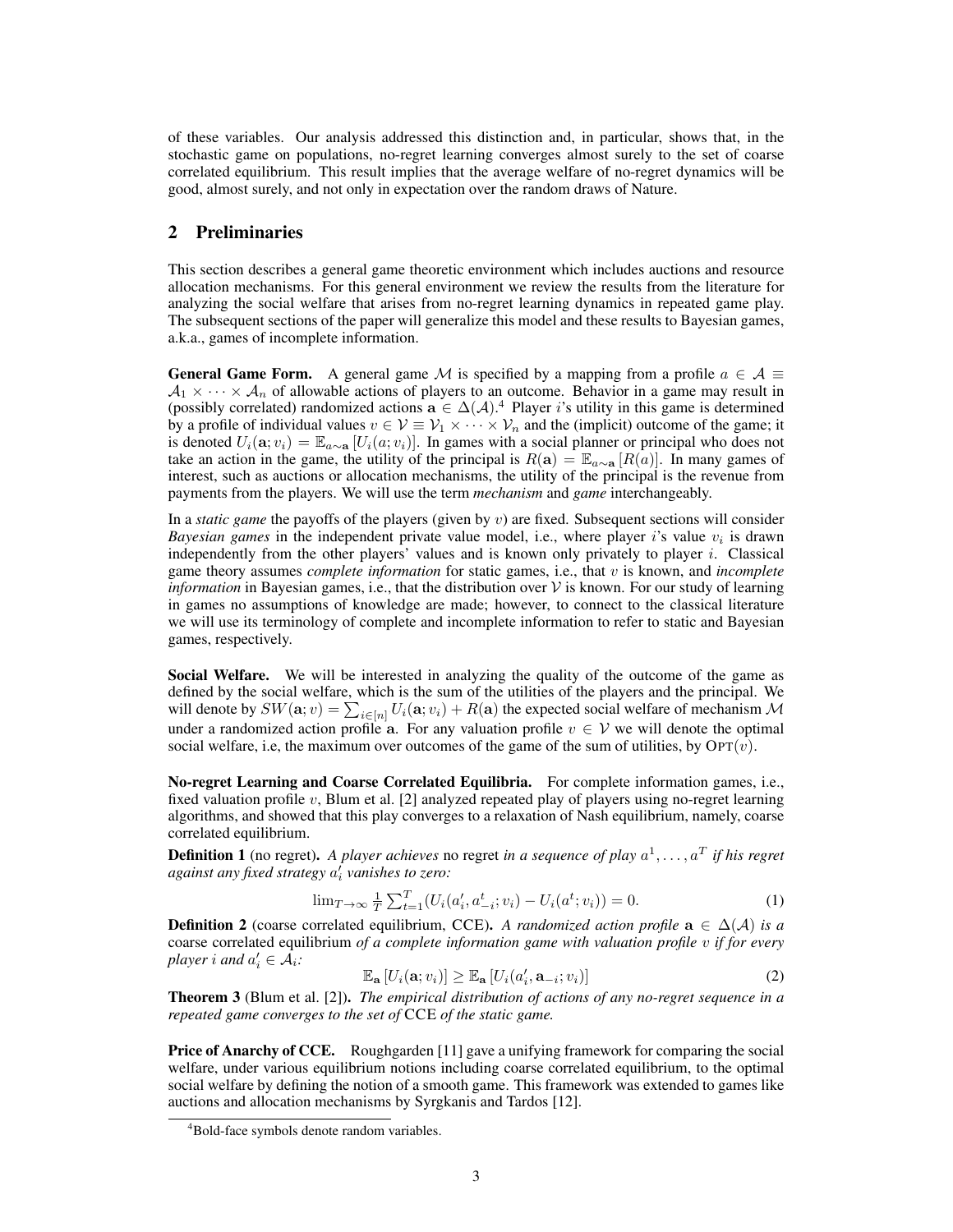| Game/Mechanism                                           | $(\lambda,\mu)$ | POA             | Reference         |
|----------------------------------------------------------|-----------------|-----------------|-------------------|
| Simultaneous First Price Auction with Submodular Bidders | $(1-1/e,1)$     | $\frac{e}{e-1}$ | [12]              |
| <b>First Price Multi-Unit Auction</b>                    | $-1/e, 1)$      | $\frac{e}{e-1}$ | $\lceil 5 \rceil$ |
| <b>First Price Position Auction</b>                      | (1/2, 1)        | 2               | [12]              |
| <b>All-Pay Auction</b>                                   | 1/2, 1          | $\mathcal{D}$   | [12]              |
| Greedy Combinatorial Auction with d-complements          | $(1-1/e,d)$     | $rac{de}{e-1}$  | [10]              |
| Proportional Bandwitdth Allocation Mechanism             | 1/4, 1)         | 4               | [12]              |
| Submodular Welfare Games                                 | (1,1)           | $\mathcal{D}$   | [13, 11]          |
| <b>Congestion Games with Linear Delays</b>               | (5/3, 1/3)      | 5/2             | [11]              |

Figure 1: Examples of smooth games and mechanisms

**Definition 4** (smooth mechanism). A mechanism M is  $(\lambda, \mu)$ -smooth for some  $\lambda, \mu \geq 0$  there exists an independent randomized action profile  $\mathbf{a}^*(v)\in\Delta(\mathcal{A}_1)\times\cdots\times\Delta(\mathcal{A}_n)$  for each valuation profile *v*, such that for any action profile  $a \in \mathcal{A}$  and valuation profile  $v \in \mathcal{V}$ :

$$
\sum_{i \in [n]} U_i(\mathbf{a}_i^*(v), a_{-i}; v_i) \ge \lambda \cdot \text{OPT}(v) - \mu \cdot R(a). \tag{3}
$$

Many important games and mechanisms satisfy this smoothness definition for various parameters of  $\lambda$  and  $\mu$  (see Figure 1); the following theorem shows that the welfare of any coarse correlated equilibrium in any of these games is nearly optimal.

**Theorem 5** (efficiency of CCE; [12]). *If a mechanism is*  $(\lambda, \mu)$ *-smooth then the social welfare of any course correlated equilibrium at least*  $\frac{\lambda}{\max\{1,\mu\}}$  *of the optimal welfare, i.e., the* price of anarchy *satisfies* POA  $\leq \frac{\max\{1,\mu\}}{\lambda}$  $\frac{\{1,\mu\}}{\lambda}$ .

Price of Anarchy of No-regret Learning. Following Blum et al. [2], Theorem 3 and Theorem 5 imply that no-regret learning dynamics have near-optimal social welfare.

**Corollary 6** (efficiency of no-regret dyhamics; [12]). *If a mechanism is*  $(\lambda, \mu)$ *-smooth then the average welfare of any no-regret dynamics of the repeated game with a fixed player set and valuation profile, achieves average social welfare at least*  $\frac{\lambda}{\max\{1,\mu\}}$  *of the optimal welfare, i.e., the price of anarchy satisfies* POA  $\leq \frac{\max\{1,\mu\}}{\lambda}$  $\frac{\{1,\mu\}}{\lambda}$ .

Importantly, Corollary 6 holds the valuation profile  $v \in V$  fixed throughout the repeated game play. The main contribution of this paper is in extending this theory to games of incomplete information, e.g., where the values of the players are drawn at random in each round of game play.

## 3 Population Interpretation of Bayesian Games

In the standard *independent private value model* of a *Bayesian game* there are n players. Player i has type  $v_i$  drawn uniformly from the set of type  $V_i$  (and this distribution is denoted  $\mathcal{F}_i$ ).<sup>5</sup> We will restrict attention to the case when the type space  $V_i$  is finite. A player's strategy in this Bayesian game is a mapping  $s_i : \mathcal{V}_i \to \mathcal{A}_i$  from a valuation  $v_i \in \mathcal{V}_i$  to an action  $a_i \in \mathcal{A}_i$ . We will denote with  $\Sigma_i = A_i^{\mathcal{V}_i}$  the strategy space of each player and with  $\Sigma = \Sigma_1 \times \ldots \times \Sigma_n$ . In the game, each player *i* realizes his type  $v_i$  from the distribution and then makes action  $s_i(v_i)$  in the game.

In the population interpretation of the Bayesian game, also called the *agent normal form representation* [6], there are *n* finite populations of players. Each player in population *i* has a type  $v_i$  which we assume to be distinct for each player in each population and across populations.<sup>6</sup> The set of players in the population is denoted  $V_i$ , and the player in population i with type  $v_i$  is called player  $v_i$ . In the population game, each player  $v_i$  chooses an action  $s_i(v_i)$ . Nature uniformly draws one player from

 $5$ The restriction to the uniform distribution is without loss of generality for any finite type space and for any distribution over the type space that involves only rational probabilities.

<sup>6</sup>The restriction to distinct types is without of loss of generality as we can always augment a type space with an index that does not affect player utilities.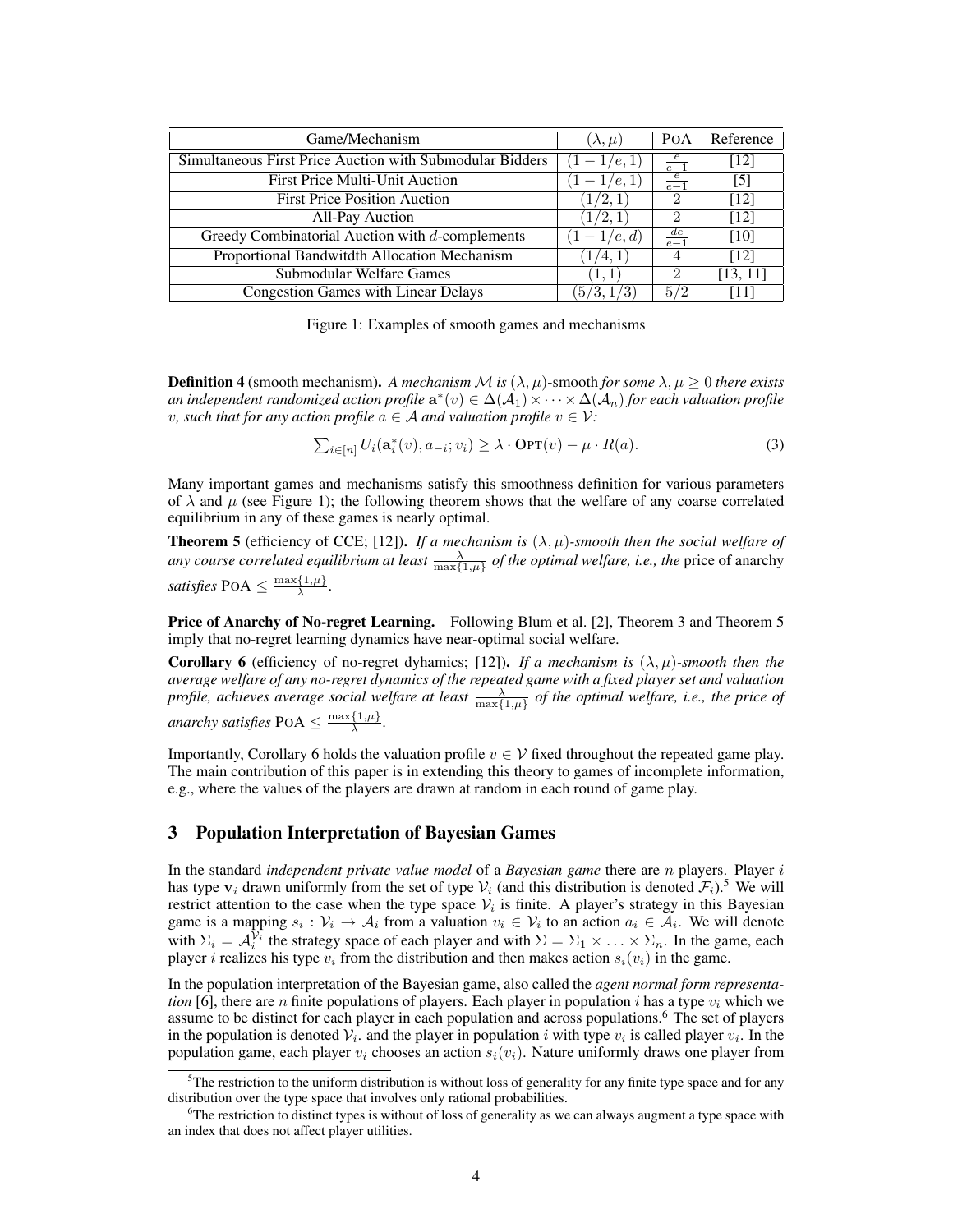each population, and the game is played with those players' actions. In other words, the utility of player  $v_i$  from population i is:

$$
U_{i,v_i}^{\text{AG}}(s) = \mathbb{E}_{\mathbf{v}}\left[U_i(s(\mathbf{v}); \mathbf{v}_i) \cdot 1\{\mathbf{v}_i = v_i\}\right]
$$
(4)

Notice that the population interpretation of the Bayesian game is in fact a stochastic game of complete information.

There are multiple generalizations of coarse correlated equilibria from games of complete information to games of incomplete information (c.f. [6], [1], [4]). One of the canonical definitions is simply the coarse correlated equilibrium of the stochastic game of complete information that is defined by the population interpretation above.<sup>7</sup>

Definition 7 (Bayesian coarse correlated equilibrium - BAYES-CCE). *A randomized strategy profile*  $\mathbf{s} \in \Delta(\Sigma)$  is a Bayesian coarse correlated equilibrium if for every  $a_i' \in A_i$  and for every  $v_i \in V_i$ :

$$
\mathbb{E}_{\mathbf{s}}\mathbb{E}_{\mathbf{v}}\left[U_i(\mathbf{s}(\mathbf{v});\mathbf{v}_i)\mid \mathbf{v}_i=v_i\right] \geq \mathbb{E}_{\mathbf{s}}\mathbb{E}_{\mathbf{v}}\left[U_i(a'_i,\mathbf{s}_{-i}(\mathbf{v}_{-i});\mathbf{v}_i)\mid \mathbf{v}_i=v_i\right]
$$
(5)

In a game of incomplete information the welfare in equilibrium will be compared to the expected ex-post optimal social welfare  $\mathbb{E}_{\mathbf{v}}[\text{OPT}(\mathbf{v})]$ . We will refer to the worst-case ratio of the expected optimal social welfare over the expected social welfare of any BAYES-CCE as BAYES-CCE-POA.

# 4 Learning in Repeated Bayesian Game

Consider a repeated version of the population interpretation of a Bayesian game. At each iteration one player  $v_i$  from each population is sampled uniformly and independently from other populations. The set of chosen players then participate in an instance of a mechanism  $M$ . We assume that each player  $v_i \in V_i$ , uses some no-regret learning rule to play in this repeated game.<sup>8</sup> In Definition 8, we describe the structure of the game and our notation more elaborately.

Definition 8. *The* repeated Bayesian game of M *proceeds as follows. In stage* t*:*

- *1.* Each player  $v_i \in V_i$  in each population i picks an action  $s_i^t(v_i) \in A_i$ . We denote with  $s_i^t \in \mathcal{A}_i^{|\mathcal{V}_i|}$  the function that maps a player  $v_i \in \mathcal{V}_i$  to his action.
- 2. From each population i one player  $v_i^t \in V_i$  is selected uniformly at random. Let  $v^t =$  $(v_1^t, \ldots, v_n^t)$  *be the chosen profile of players and*  $s^t(v^t) = (s_1^t(v_1^t), \ldots, s_n^t(v_n^t))$  *be the profile of chosen actions.*
- *3. Each player*  $v_i^t$  participates in an instance of game M, in the role of player  $i \in [n]$ , with action  $s_i^t(v_i^t)$  and experiences a utility of  $U_i(s^{\tilde{t}}(v^t); v_i^t)$ . All players not selected in Step 2 *experience zero utility.*

Remark. We point out that for each player in a population to achieve no-regret he does not need to know the distribution of values in other populations. There exist algorithms that can achieve the no-regret property and simply require an oracle that returns the utility of a player at each iteration. Thus all we need to assume is that each player receives as feedback his utility at each iteration.

Remark. We also note that our results would extend to the case where at each period multiple matchings are sampled independently and players potentially participate in more than one instance of the mechanism  $\mathcal M$  and potentially with different players from the remaining population. The only thing that the players need to observe in such a setting is their average utility that resulted from their action  $s_i^t(v_i) \in \mathcal{A}_i$  from all the instances that they participated at the given period. Such a scenario seems an appealing model in online ad auction marketplaces where players receive only average utility feedback from their bids. П

<sup>7</sup>This notion is the coarse analog of the *agent normal form Bayes correlated equilibrium* defined in Section 4.2 of Forges [6].

<sup>&</sup>lt;sup>8</sup>An equivalent and standard way to view a Bayesian game is that each player draws his value independently from his distribution each time the game is played. In this interpretation the player plays by choosing a strategy that maps his value to an action (or distribution over actions). In this interpretation our no-regret condition requires that the player not regret his actions for each possible value.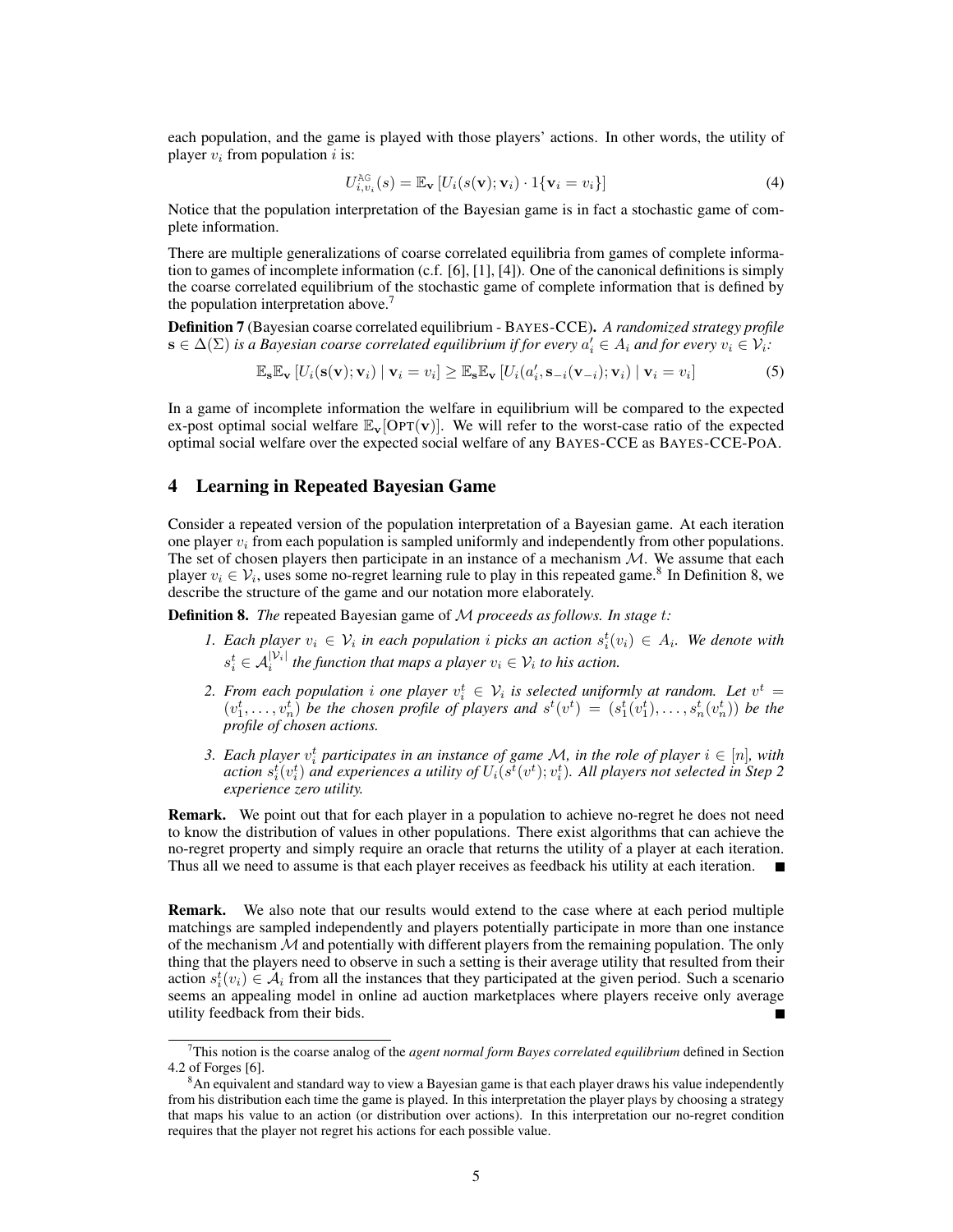Bayesian Price of Anarchy for No-regret Learners. In this repeated game setting we want to compare the average social welfare of any sequence of play where each player uses a vanishing regret algorithm versus the average optimal welfare. Moreover, we want to quantify the worst-case such average welfare over all possible valuation distributions within each population:

$$
\sup_{\mathcal{F}_1,\ldots,\mathcal{F}_n} \lim \sup_{T \to \infty} \frac{\sum_{t=1}^T \text{OPT}(v^t)}{\sum_{t=1}^T \text{SWM}(s^t(v^t);v^t)} \tag{6}
$$

We will refer to this quantity as the *Bayesian price of anarchy for no-regret learners*. The numerator of this term is simply the average optimal welfare when players from each population are drawn independently in each stage; it converges almost surely to the expected ex-post optimal welfare  $\mathbb{E}_{\mathbf{v}}[\text{OPT}(\mathbf{v})]$  of the stage game. Our main theorem is that if the mechanism is smooth and players follow no-regret strategies then the expected welfare is guaranteed to be close to the optimal welfare.

**Theorem 9** (Main Theorem). *If a mechanism is*  $(\lambda, \mu)$ *-smooth then the average (over time) welfare of any no-regret dynamics of the repeated Bayesian game achieves average social welfare at least*  $\frac{\lambda}{\max\{1,\mu\}}$  of the average optimal welfare, i.e. POA  $\leq \frac{\max\{1,\mu\}}{\lambda}$  $\frac{\{1, \mu\}}{\lambda}$ , almost surely.

**Roadmap of the proof.** In Section 5, we show that any vanishing regret sequence of play of the repeated Bayesian game, will converge *almost surely* to the Bayesian version of a coarse correlated equilibrium of the incomplete information stage game. Therefore the Bayesian price of total anarchy will be upper bounded by the efficiency of guarantee of any Bayesian coarse correlated equilibrium. Finally, in Section 6 we show that the price of anarchy bound of smooth mechanisms directly extends to Bayesian coarse correlated equilibria, thereby providing an upper bound on the Bayesian price of total anarchy of the repeated game.

Remark. We point out that our definition of BAYES-CCE is inherently different and more restricted than the one defined in Caragiannis et al. [4]. There, a BAYES-CCE is defined as a joint distribution D over  $V \times A$ , such that if  $(\mathbf{v}, \mathbf{a}) \sim D$  then for any  $v_i \in V_i$  and  $a'_i(v_i) \in A_i$ :

$$
\mathbb{E}_{(\mathbf{v},\mathbf{a})}[U_i(\mathbf{a};v_i)] \geq \mathbb{E}_{(\mathbf{v},\mathbf{a})}[U_i(a_i'(\mathbf{v}_i),\mathbf{a}_{-i};v_i)] \tag{7}
$$

The main difference is that the product distribution defined by a distribution in  $\Delta(\Sigma)$  and the distribution of values, cannot produce any possible joint distribution over  $(\mathcal{V}, \mathcal{A})$ , but the type of joint distributions are restricted to satisfy a conditional independence property described by [6]. Namely that player i's action is conditionally independent of some other player j's value, given player i's type. Such a conditional independence property is essential for the guarantees that we will present in this work to extend to a BAYES-CCE and hence do not seem to extend to the notion given in [4]. However, as we will show in Section 5, the no-regret dynamics that we analyze, which are mathematically equivalent to the dynamics in [4], do converge to this smaller set of BAYES-CCE that we define and for which our efficiency guarantees will extend. This extra convergence property is not needed when the mechanism satisfies the stronger *semi-smoothness* property defined in [4] and thereby was not needed to show efficiency bounds in their setting.

## 5 Convergence of Bayesian No-Regret to BAYES-CCE

In this section we show that no-regret learning in the repeated Bayesian game converges almost surely to the set of Bayesian coarse correlated equilibria. Any given sequence of play of the repeated Bayesian game, which we defined in Definition 8, gives rise to a sequence of strategy-value pairs  $(s^t, v^t)$  where  $s^t = (s_1^t, \ldots, s_n^t)$  and  $s_i^t \in \mathcal{A}_i^{\mathcal{V}_i}$ , captures the actions that each player  $v_i$  in population  $i$  would have chosen, had they been picked. Then observe that all that matters to compute the average social welfare of the game for any given time step T, is the empirical distribution of pairs  $(s, v)$ , up till time step T, denoted as  $D<sup>T</sup>$ , i.e. if  $({\bf s}<sup>T</sup>, {\bf v}<sup>T</sup>)$  is a random sample from  $D<sup>T</sup>$ :

$$
\frac{1}{T} \sum_{t=1}^{T} SW(s^t(v^t); v^t) = \mathbb{E}_{(\mathbf{s}^T, \mathbf{v}^T)} \left[ SW(\mathbf{s}^T(\mathbf{v}^T); \mathbf{v}^T) \right]
$$
(8)

Lemma 10 (Almost sure convergence to BAYES-CCE). *Consider a sequence of play of the random matching game, where each player uses a vanishing regret algorithm and let*  $\overline{D}^T$  *be the empirical distribution of (strategy, valuation) profile pairs up till time step* T*. Consider any subsequence of*  ${D^T}_{T}$  *that converges in distribution to some distribution D. Then, almost surely, D is a product distribution, i.e.*  $D = D_s \times D_v$ *, with*  $D_s \in \Delta(\Sigma)$  *and*  $D_v \times \Delta(V)$  *such that*  $D_v = \mathcal{F}$  *and*  $D_s \in$  BAYES-CCE *of the static incomplete information game with distributional beliefs*  $\mathcal{F}$ .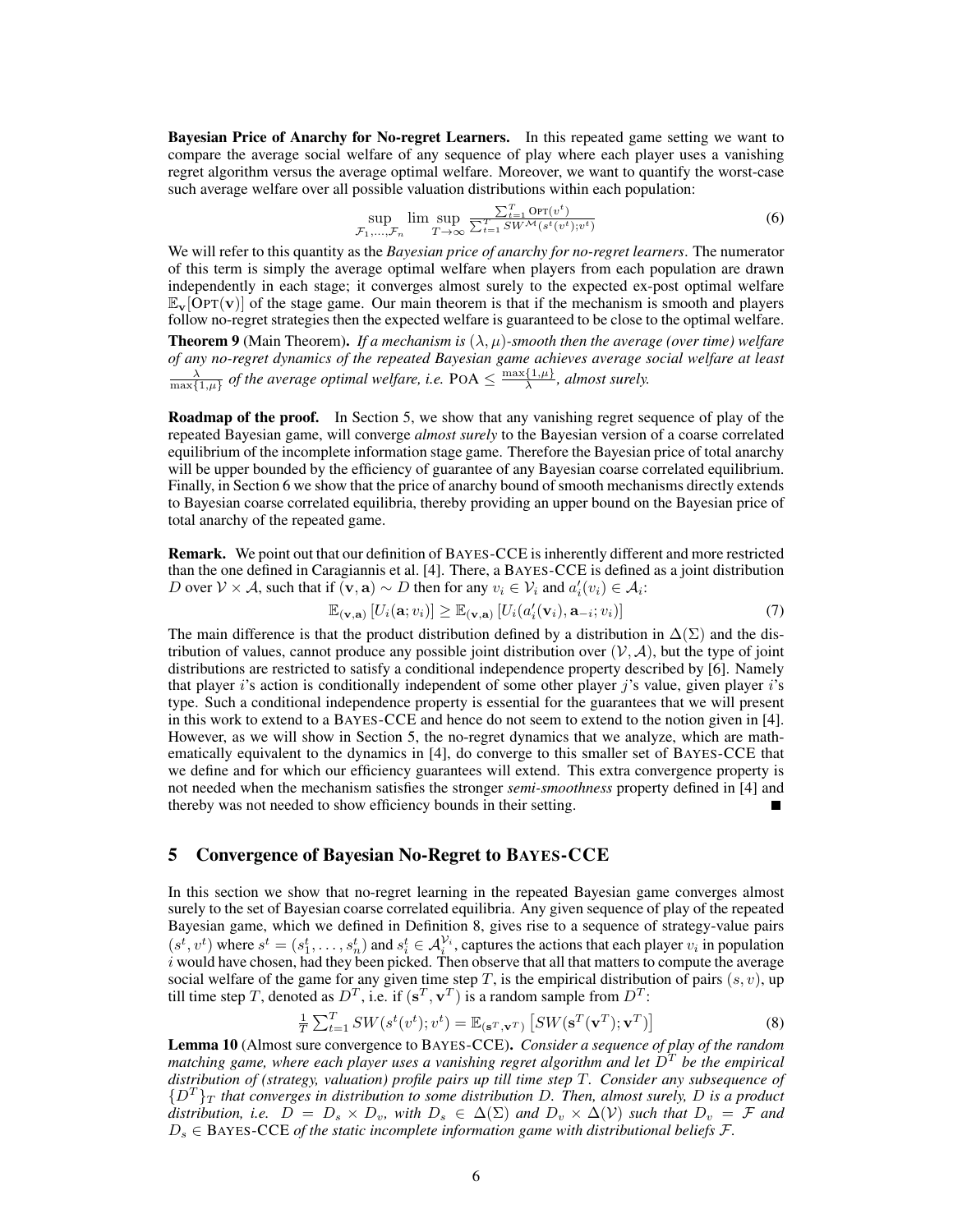*Proof.* We will denote with

$$
r_i(a_i^*, a; v_i) = U_i(a_i^*, a_{-i}; v_i) - U_i(a; v_i),
$$

the regret of player  $v_i$  from population i, for action  $a_i^*$  at action profile i. For a  $v_i \in V_i$  let  $x_i^t(v_i) =$  $\mathbf{1}\{v_i^t = v_i\}$ . Since the sequence has vanishing regret for each player  $v_i$  in population  $P_i$ , it must be that for any  $s_i^* \in \Sigma_i$ :

$$
\sum_{t=1}^{T} x_i^t(v_i) \cdot r_i(s_i^*(v_i), s^t(v^t); v_i) \leq o(T)
$$
\n(9)

For any fixed T, let  $D_s^T \in \Delta(\Sigma)$  denote the empirical distribution of  $s^t$  and let s be a random sample from  $D_s^T$ . For each  $s \in \Sigma$ , let  $\mathcal{T}_s \subset [T]$  denote the time steps such that  $s^t = s$  for each  $t \in \mathcal{T}_s$ . Then we can re-write Equation (9) as:

$$
\mathbb{E}_{\mathbf{s}}\left[\frac{1}{|\mathcal{T}_{\mathbf{s}}|}\sum_{t\in\mathcal{T}_{\mathbf{s}}}x_i^t(v_i)\cdot r_i\left(s_i^*(v_i), s^t(v^t); v_i\right)\right] \le \frac{o(T)}{T} \tag{10}
$$

For any  $s \in \Sigma$  and  $w \in V$ , let  $\mathcal{T}_{s,w} = \{t \in \mathcal{T}_s : v^t = w\}$ . Then we can re-write Equation (10) as:

$$
\mathbb{E}_{\mathbf{s}}\left[\sum_{w \in \mathcal{V}} \frac{|\mathcal{T}_{\mathbf{s},w}|}{|\mathcal{T}_{\mathbf{s}}|} 1\{w_i = v_i\} \cdot r_i\left(s_i^*(v_i), \mathbf{s}(w); v_i\right)\right] \le \frac{o(T)}{T}
$$
(11)

Now we observe that  $\frac{|\mathcal{T}_s,w|}{|\mathcal{T}_s|}$  is the empirical frequency of the valuation vector  $w \in \mathcal{V}$ , when filtered at time steps where the strategy vector was s. Since at each time step t the valuation vector  $v<sup>t</sup>$  is picked independently from the distribution of valuation profiles  $\mathcal{F}$ , this is the empirical frequency of  $\mathcal{T}_s$  independent samples from  $\mathcal{F}_s$ .

By standard arguments from empirical processes theory, if  $\mathcal{T}_s \to \infty$  then this empirical distribution converges almost surely to the distribution F. On the other hand if  $\mathcal{T}_s$  doesn't go to  $\infty$ , then the empirical frequency of strategy s vanishes to 0 as  $T \to \infty$  and therefore has measure zero in the above expectation as  $T \to \infty$ . Thus for any convergent subsequence of  $\{D^T\}$ , if D is the limit distribution, then if s is in the support of  $D$ , then almost surely the distribution of  $w$  conditional on strategy s is F. Thus we can write D as a product distribution  $D_s \times F$ .

Moreover, if we denote with w the random variable that follows distribution  $F$ , then the limit of Equation (11) for any convergent sub-sequence, will give that:

a.s.: 
$$
\mathbb{E}_{\mathbf{s} \sim D_s} \mathbb{E}_{\mathbf{w} \sim \mathcal{F}} \left[ \mathbb{1} \{ \mathbf{w}_i = v_i \} \cdot r_i \left( s_i^*(v_i), \mathbf{s}(\mathbf{w}); v_i \right) \right] \leq 0
$$

Equivalently, we get that  $D_s$  will satisfy that for all  $v_i \in V_i$  and for all  $s_i^*$ :

a.s.: 
$$
\mathbb{E}_{\mathbf{s} \sim D_s} \mathbb{E}_{\mathbf{w} \sim \mathcal{F}} [r_i(s_i^*(\mathbf{w}_i), \mathbf{s}(\mathbf{w}); \mathbf{w}_i) | \mathbf{w}_i = v_i] \leq 0
$$

The latter is exactly the BAYES-CCE condition from Definition 7. Thus  $D_s$  is in the set of BAYES-CCE of the static incomplete incomplete information game among  $n$  players, where the type profile is drawn from  $\mathcal{F}$ .

Given the latter convergence theorem we can easily conclude the following the following theorem, whose proof is given in the supplementary material.

Theorem 11. *The price of anarchy for Bayesian no-regret dynamics is upper bounded by the price of anarchy of Bayesian coarse correlated equilibria, almost surely.*

#### 6 Efficiency of Smooth Mechanisms at Bayes Coarse Correlated Equilibria

In this section we show that smoothness of a mechanism  $M$  implies that any BAYES-CCE of the incomplete information setting achieves at least  $\frac{\lambda}{\max\{1,\mu\}}$  of the expected optimal welfare. To show this we will adopt the interpretation of BAYES-CCE that we used in the previous section, as coarse correlated equilibria of a more complex normal form game; the stochastic agent normal form representation of the Bayesian game. We can interpret this complex normal form game as the game that arises from a complete information mechanism  $\mathcal{M}^{AG}$  among  $\sum_i |\mathcal{V}_i|$  players, which randomly samples one player from each of the  $n$  population and where the utility of a player in the complete information mechanism  $\mathcal{M}^{\text{AG}}$  is given by Equation (4). The set of possible outcomes in this agent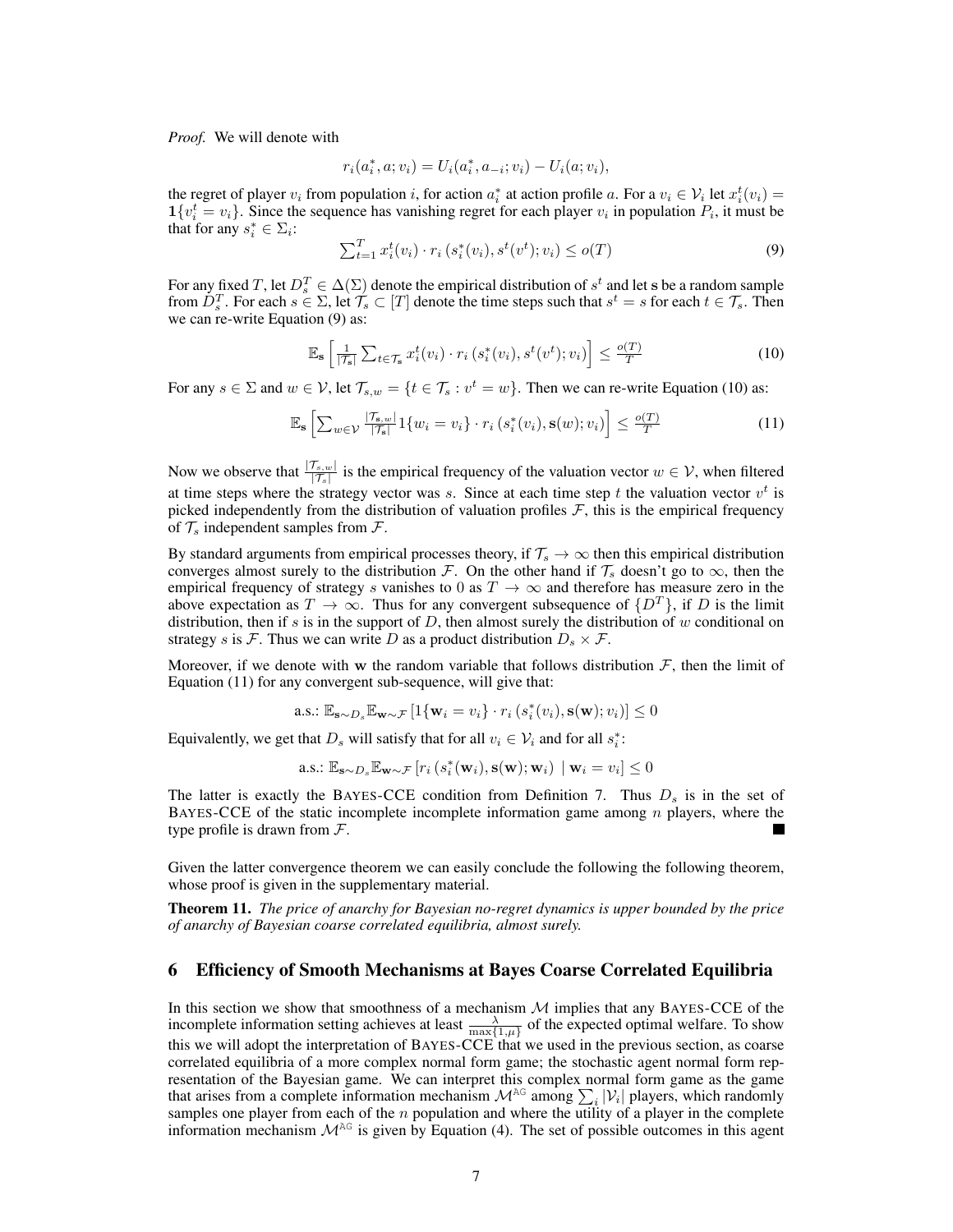game corresponds to the set of mappings from a profile of chosen players to an outcome in the underlying mechanism  $M$ . The optimal welfare of this game, is then the expected ex-post optimal welfare  $OPT^{AG} = \mathbb{E}_{\mathbf{v}}$  [OPT(**v**)].

The main theorem that we will show is that whenever mechanism  $\mathcal M$  is  $(\lambda, \mu)$ -smooth, then also mechanism  $\mathcal{M}^{\text{AG}}$  is  $(\lambda, \mu)$ -smooth. Then we will invoke a theorem of [12, 11], which shows that any coarse correlated equilibrium of a complete information mechanism achieves at least  $\frac{\lambda}{\max\{1,\mu\}}$ of the optimal welfare. By the equivalence between BAYES-CCE and CCE of this complete information game, we get that every BAYES-CCE of the Bayesian game achieves at least  $\frac{\lambda}{\max\{1,\mu\}}$  of the expected optimal welfare.

**Theorem 12** (From complete information to Bayesian smoothness). *If a mechanism*  $M$  *is*  $(\lambda, \mu)$ *smooth, then for any vector of independent valuation distributions*  $\mathcal{F} = (\mathcal{F}_1, \ldots, \mathcal{F}_n)$ *, the complete information mechanism*  $\mathcal{M}^{\mathbb{A}\tilde{G}}$  *is also*  $(\lambda, \mu)$ *-smooth.* 

*Proof.* Consider the following randomized deviation for each player  $v_i \in V_i$  in population i: He random samples a valuation profile  $w \sim \mathcal{F}$ . Then he plays according to the randomized action  $s_i^*(v_i, w_{-i})$ , i.e., the player deviates using the randomized action guaranteed by the smoothness property of mechanism M for his type  $v_i$  and the random sample of the types of the others  $w_{-i}$ .

Consider an arbitrary action profile  $s = (s_1, \ldots, s_n)$  for all players in all populations. In this context it is better to think of each  $s_i$  as a  $|V_i|$  dimensional vector in  $A_i^{|V_i|}$  and to view s as a  $\sum_i |V_i|$ dimensional vector. Then with  $s_{-v_i}$  we will denote all the components of this large vector except the ones corresponding to player  $v_i \in V_i$ . Moreover, we will be denoting with v a sample from  $\mathcal F$ drawn by mechanism  $\mathcal{M}^{\text{AG}}$ . We now argue about the expected utility of player  $v_i$  from this deviation, which is:

$$
\mathbb{E}_{\mathbf{w}}\left[U_{i,v_i}^{\mathrm{AG}}(s_i^*(v_i,\mathbf{w}_{-i}),s_{-v_i})\right] = \mathbb{E}_{\mathbf{w}}\mathbb{E}_{\mathbf{v}}\left[U_i(s_i^*(v_i,\mathbf{w}_{-i}),s_{-i}(\mathbf{v}_{-i});v_i)\cdot\mathbb{1}\{\mathbf{v}_i=v_i\}\right]
$$

Summing the latter over all players  $v_i \in V_i$  in population *i*:

$$
\sum_{v_i \in \mathcal{V}_i} \mathbb{E}_{\mathbf{w}} \left[ U_{i, v_i}^{\text{AG}}(s_i^*(v_i, \mathbf{w}_{-i}), s_{-v_i}) \right] = \mathbb{E}_{\mathbf{w}, \mathbf{v}} \left[ \sum_{v_i \in \mathcal{V}_i} U_i(s_i^*(v_i, \mathbf{w}_{-i}), s_{-i}(\mathbf{v}_{-i}); v_i) \cdot 1 \{ \mathbf{v}_i = v_i \} \right]
$$
\n
$$
= \mathbb{E}_{\mathbf{v}, \mathbf{w}} \left[ U_i(\mathbf{s}_i^*(\mathbf{v}_i, \mathbf{w}_{-i}), s_{-i}(\mathbf{v}_{-i}); \mathbf{v}_i) \right]
$$
\n
$$
= \mathbb{E}_{\mathbf{v}, \mathbf{w}} \left[ U_i(\mathbf{s}_i^*(\mathbf{w}_i, \mathbf{w}_{-i}), s_{-i}(\mathbf{v}_{-i}); \mathbf{w}_i) \right]
$$
\n
$$
= \mathbb{E}_{\mathbf{v}, \mathbf{w}} \left[ U_i(\mathbf{s}_i^*(\mathbf{w}), s_{-i}(\mathbf{v}_{-i}); \mathbf{w}_i) \right],
$$

where the second to last equation is an exchange of variable names and regrouping using independence. Summing over populations and using smoothness of  $M$ , we get smoothness of  $M^{\text{AG}}$ :

$$
\sum_{i \in [n]} \sum_{v_i \in \mathcal{V}_i} \mathbb{E}_{\mathbf{w}} \left[ U_{i, v_i}^{\text{AG}}(s_i^*(v_i, \mathbf{w}_{-i}), s_{-v_i}) \right] = \mathbb{E}_{\mathbf{v}, \mathbf{w}} \left[ \sum_{i \in [n]} U_i(\mathbf{s}_i^*(\mathbf{w}), s_{-i}(\mathbf{v}_{-i}); \mathbf{w}_i) \right]
$$
  
\n
$$
\geq \mathbb{E}_{\mathbf{v}, \mathbf{w}} \left[ \lambda \text{OPT}(\mathbf{w}) - \mu R(s(\mathbf{v})) \right] = \lambda \mathbb{E}_{\mathbf{w}} \left[ \text{OPT}(\mathbf{w}) \right] - \mu R^{AG}(s)
$$

Corollary 13. *Every* BAYES-CCE *of the incomplete information setting of a smooth mechanism* M, achieves expected welfare at least  $\frac{\lambda}{\max\{1,\mu\}}$  of the expected optimal welfare.

#### 7 Finite Time Analysis and Convergence Rates

In the previous section we argued about the limit average efficiency of the game as time goes to infinity. In this section we analyze the convergence rate to BAYES-CCE and we show approximate efficiency results even for finite time, when players are allowed to have some  $\epsilon$ -regret.

**Theorem 14.** *Consider the repeated matching game with a*  $(\lambda, \mu)$ *-smooth mechanism. Suppose that for any*  $T \geq T^0$ , each player in each of the *n* populations has regret at most  $\frac{\epsilon}{n}$ . Then for every  $\delta$ *and*  $\rho$ *, there exists a*  $T^*(\delta, \rho)$ *, such that for any*  $T \ge \min\{T^0, T^*\}$ *, with probability*  $1 - \rho$ *:* 

$$
\frac{1}{T} \sum_{t=1}^{T} SW(s^t(v^t); v^t) \ge \frac{\lambda}{\max\{1, \mu\}} \mathbb{E}_{\mathbf{v}} \left[ \text{OPT}(\mathbf{v}) \right] - \delta - \mu \cdot \epsilon
$$
\n(12)

*Moreover,*  $T^*(\delta, \rho) \leq \frac{54 \cdot n^3 \cdot |\Sigma| \cdot |\mathcal{V}|^2 \cdot H^3}{\delta^3}$  $\frac{\sum |\cdot |\mathcal{V}|^2 \cdot H^3}{\delta^3} \log \left(\frac{2}{\rho}\right).$